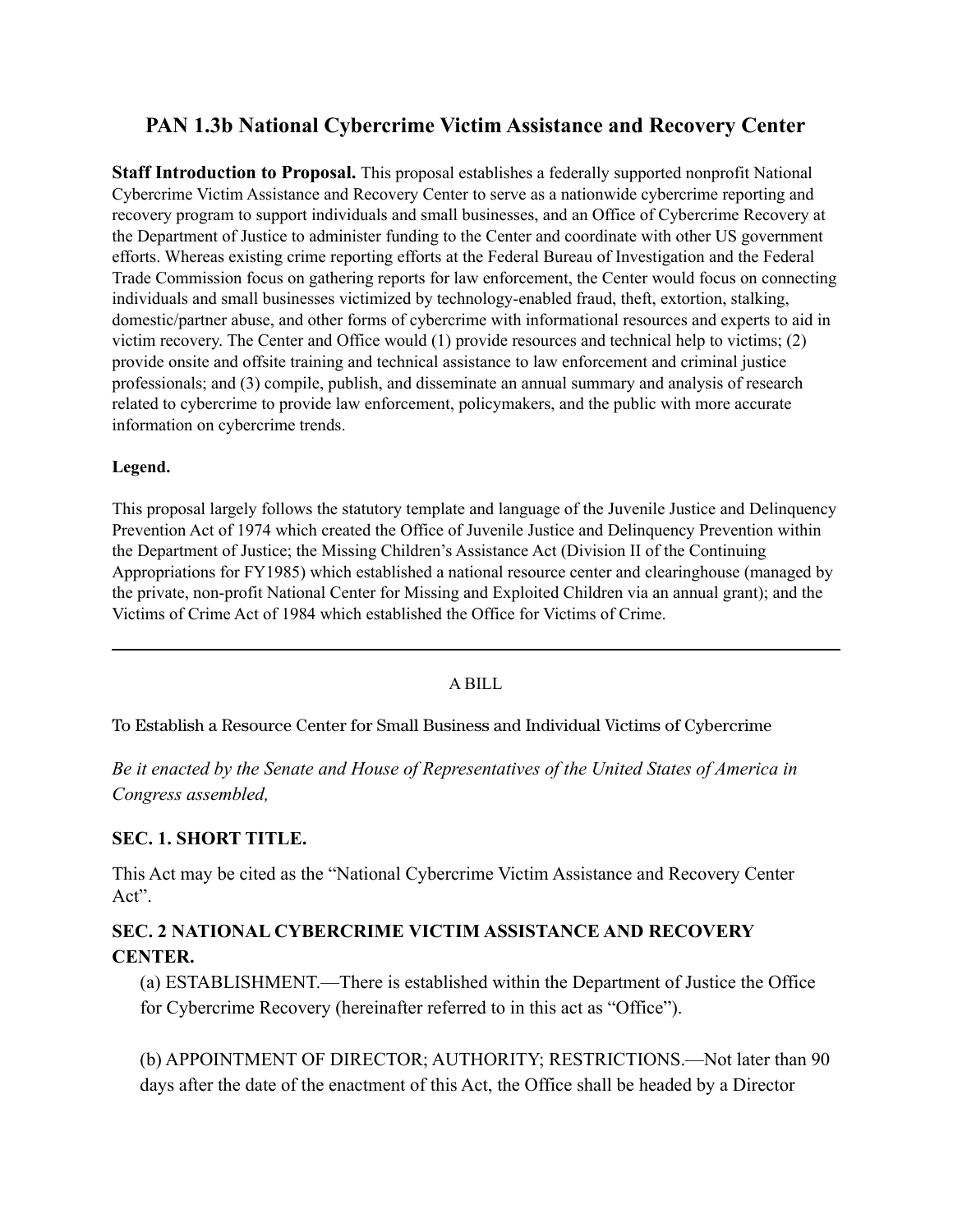(referred to in this Act as the "Director"), who shall be appointed by the President from among individuals who have had experience in combating cybercrime, cybercrime victim assistance, cybersecurity incident response and recovery, or a related field. The Director shall report to the Attorney General through the Assistant Attorney General for the Office of Justice Programs and shall have final authority for all grants, cooperative agreements, and contracts awarded by the Office. The Director shall not engage in any employment other than that of serving as the Director, nor shall the Director hold any office in, or act in any capacity for, any organization, agency, or institution with which the Office makes any contract or other agreement under this Act.

(c) DUTIES AND FUNCTIONS.—The Director shall—

(1) Administer funds made available by section 3 of this Act;

(2) Establish programs in accordance with subsection (d) on terms and conditions determined by the Director to be consistent with that subsection;

(3) Provide for the furnishing of technical indicators and trends on tactics and techniques used in cybercrime incidents that may be derived from the work of the national center established under subsection (d) and in accordance with subsection (e) to the Cybersecurity and Infrastructure Security Agency and other federal departments and agencies as determined by the Director;

(4) Prepare an annual comprehensive plan for facilitating cooperation and coordination among all U.S. government departments and agencies with responsibilities related to providing recovery assistance for individual or small business victims of cybercrime;

(5) Make such arrangements as may be necessary and appropriate to facilitate effective coordination among all federally funded programs related to providing recovery assistance for individual or small business victims of cybercrime; and

(6) Such other functions as the Attorney General may delegate related to providing recovery assistance for individual or small business victims of cybercrime.

(d) ESTABLISHING A NATIONAL CYBERCRIME VICTIM ASSISTANCE AND RECOVERY CENTER.—The Director, either by making grants to or entering into contracts with public agencies or nonprofit private agencies, shall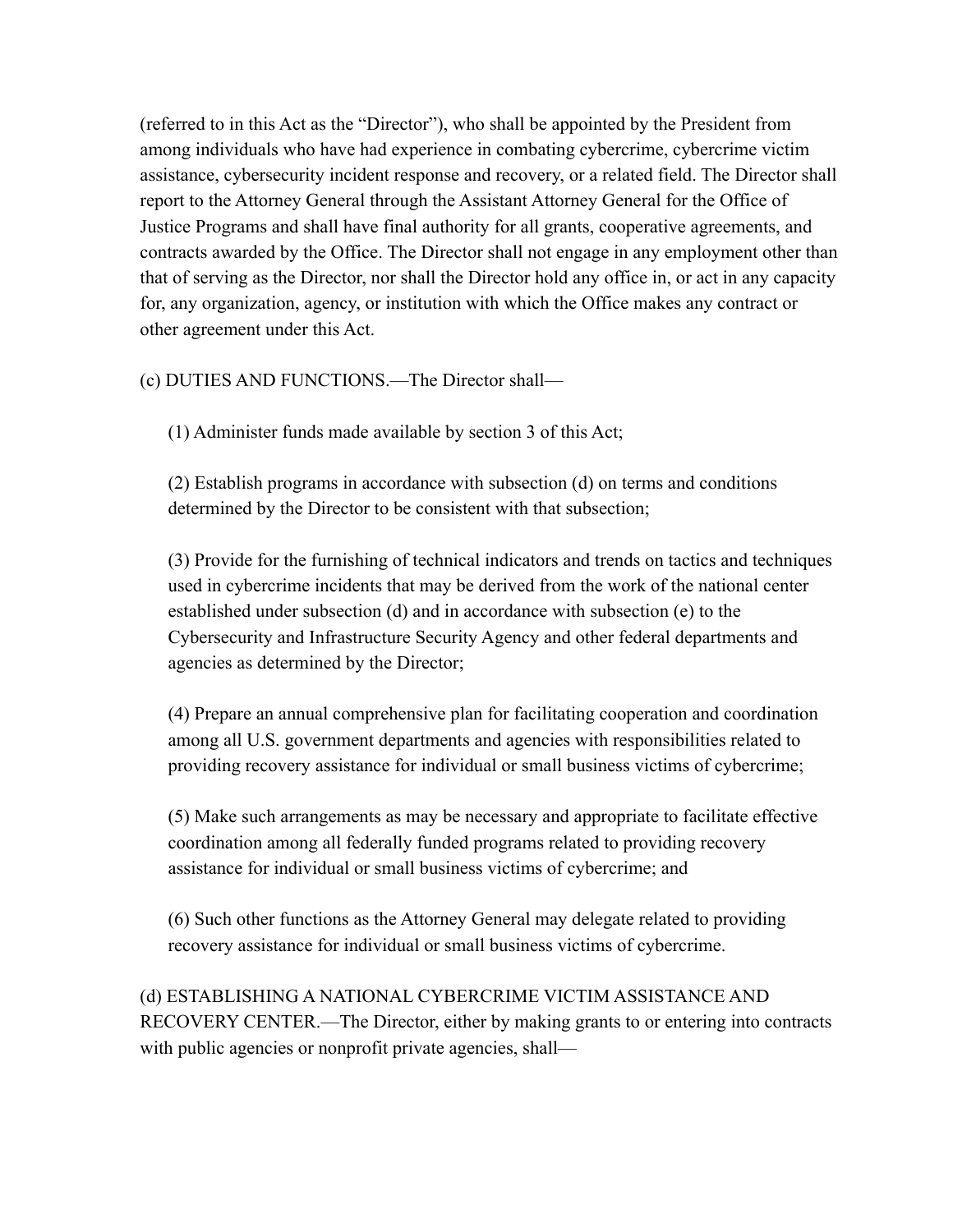(1) Establish and operate a national cybercrime victim assistance and recovery center (referred to in this act as the "Center") by which individuals and small businesses request information and technical assistance, which may include providing referrals to third-party computer service providers, counseling, and criminal justice advocacy, necessary to—

(A) Identify and contact the appropriate law enforcement, regulatory, and other authorities for the purposes of reporting cybercrime incidents; (B) Recover from cybercrime incidents that compromise data, confidentiality, integrity, and availability of information and information systems; and

(C) Protect against future cybercrime incidents;

(2) Establish and operate a national resource center and clearinghouse to— (A) Provide technical assistance to State, local, Tribal, and territorial governments and public and private nonprofit agencies in support of victim assistance and recovery services to small businesses and individuals impacted by cybercrime incidents; (B) Assist in coordination of public and private programs which provide technical assistance to victims of cybercrime; and

(C) Disseminate information about innovative and model cybercrime victims' assistance programs, services, and legislation;

(3) Compile, publish, and disseminate an annual summary and analysis of research related to cybercrime, including completed and ongoing research; research conducted in non-profit, academic, private sector, and other non-governmental institutions; and Federal, State, and local demonstration projects relating to cybercrime with particular emphasis on—

(A) Effective models of local, State, and Federal coordination and cooperation in responding to cybercrime;

(B) Effective programs designed to promote community awareness of the problem of cybercrime;

(C) Effective programs to prevent cybercrime; and

(D) Effective program models which provide treatment, counseling, or other aid to individuals or owners and/or employees of small businesses who have been the victims of cybercrime;

(4) Cooperate with and provide technical assistance as resources of the Center allow to States, units of local government, and other public and private organizations or international agencies involved in activities related to assisting individual and small business victims of cybercrime;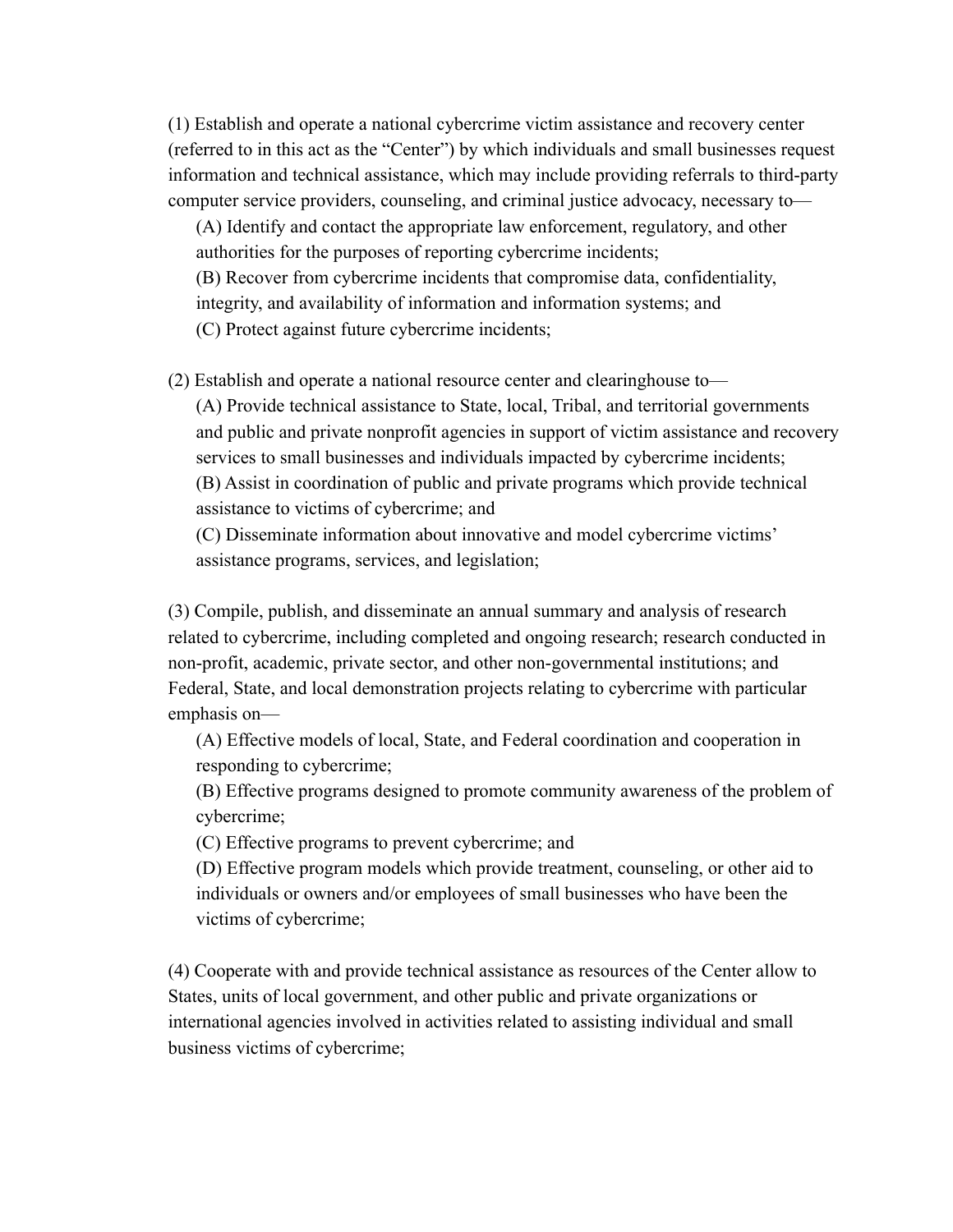(5) Provide information deemed appropriate by the Director to the President, the Congress, Federal, State, local, Tribal, and territorial law enforcement, and other federal agencies, the private sector, and the general public on cybercrime; and

(6) Perform other functions, as directed by the Director or the Attorney General.

(e) PROTECTION OF INFORMATION.—No officer or employee of the Federal Government or agent of the Federal Government may, without the consent of the individual, entity, agency, or other person who contacts the Center,—

(1) Use any report or request that is furnished exclusively for the purposes of technical assistance or victim services under the provisions of this section for any purpose other than the purposes for which the submission is furnished and, after ensuring that any identifiable information has been removed, for statistical purposes;

(2) Make any publication or media transmittal of the data developed during the activities outlined in subsection (d) that permits information concerning individual entities or individual incidents to be reasonably inferred by either direct or indirect means; or

(3) Permit anyone other than an employee, agent, or contractor of the Center to examine an individual report or request for assistance described in subsection (d).

(f) LIMITATIONS.—Nothing contained in this Act shall be construed to— (1) Grant to the Office, Director, or Center, any law enforcement power or responsibility; or

(2) Expand, narrow, or modify in any form, a crime or the elements of any criminal offense.

(g) CYBERCRIME DESCRIBED.—For the purposes of providing assistance to victims as described in this section and collecting statistical information pertaining to such incidents, cybercrime shall have the meaning as it is described in the Computer Fraud and Abuse Act (18 U.S. Code §1030), and further includes—

(1) technology-enabled fraud and identity theft;

(2) compromise of electronic system or service availability, to include denial of service attacks and sabotage;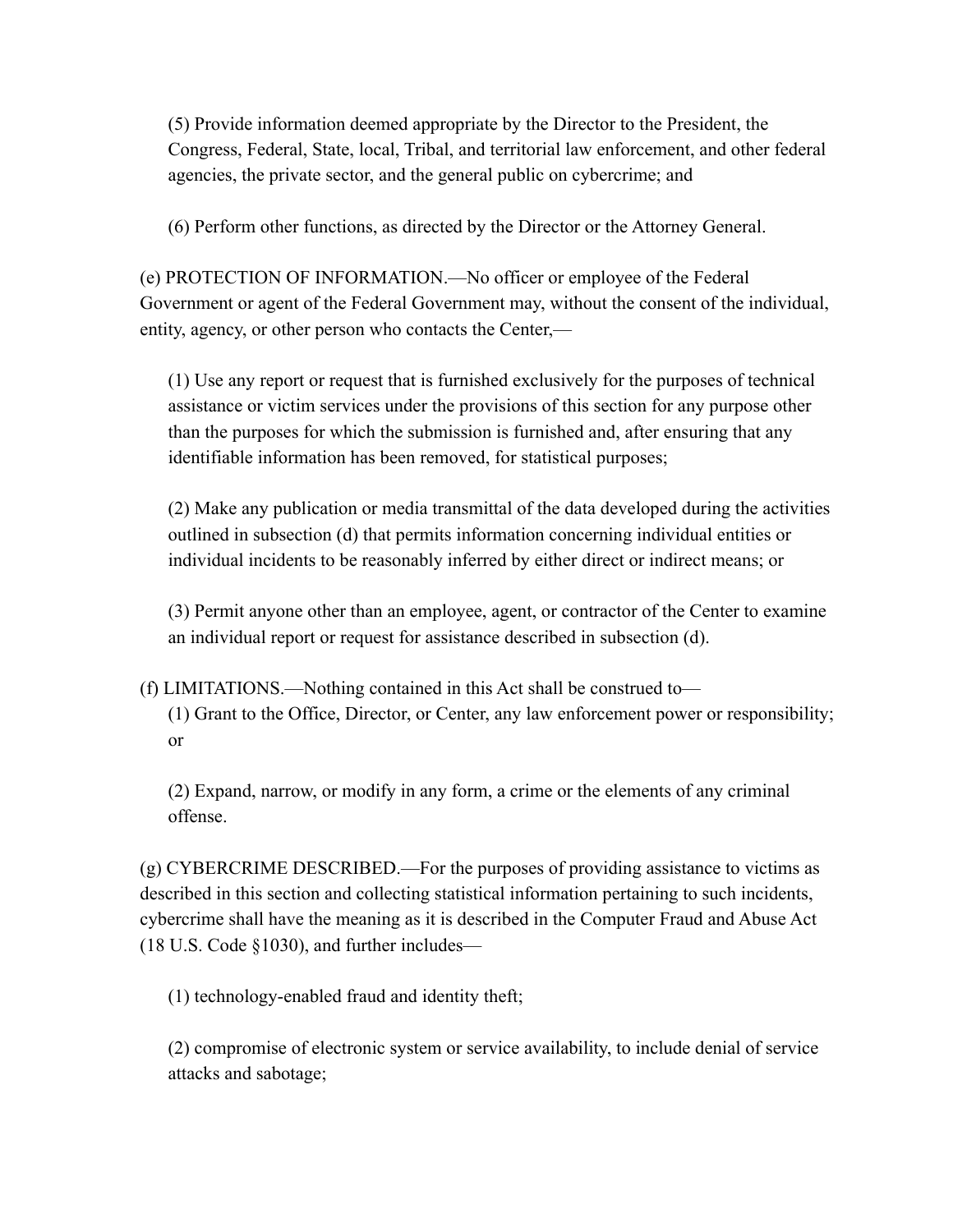(3) compromise of confidential personal or business electronic communications or information systems;

(4) Ransomware and extortion enabled through compromising the confidentiality, integrity, and availability of information and information systems;

(5) Abusive content sent or shared through digital information systems;

(6) Unauthorized access to or compromise of information stored through electronic means, to include photos, correspondence, and other data;

(7) Technology-enabled harassment and stalking;

(8) Technology-based domestic or intimate partner abuse and technology-enabled coercive control; and

(9) Such other incidents as the Director determines appropriate.

(g) DEFINITIONS.—In this section:

(1) CLEARINGHOUSE.—The term ''clearinghouse'' includes relevant databases and experts who could help identify and document best practices with respect to victim and recovery services, and then connect victims of cybercrime to such information.

(2) FEDERAL ENTITY.—The term ''Federal entity'' means a department or agency of the United States or any component of such department or agency.

(3) INFORMATION SYSTEM.—The term ''information system'' has the meaning given such term in section 3502 of title 44, United States Code and includes:

(A) industrial control systems, such as supervisory control and data acquisition systems;

(B) distributed control systems; and

(C) programmable logic controllers.

(4) SMALL BUSINESS.—The term ''small business'' means an entity considered to be a small business concern under section 3 of the Small Business Act (15 U.S.C. 632).